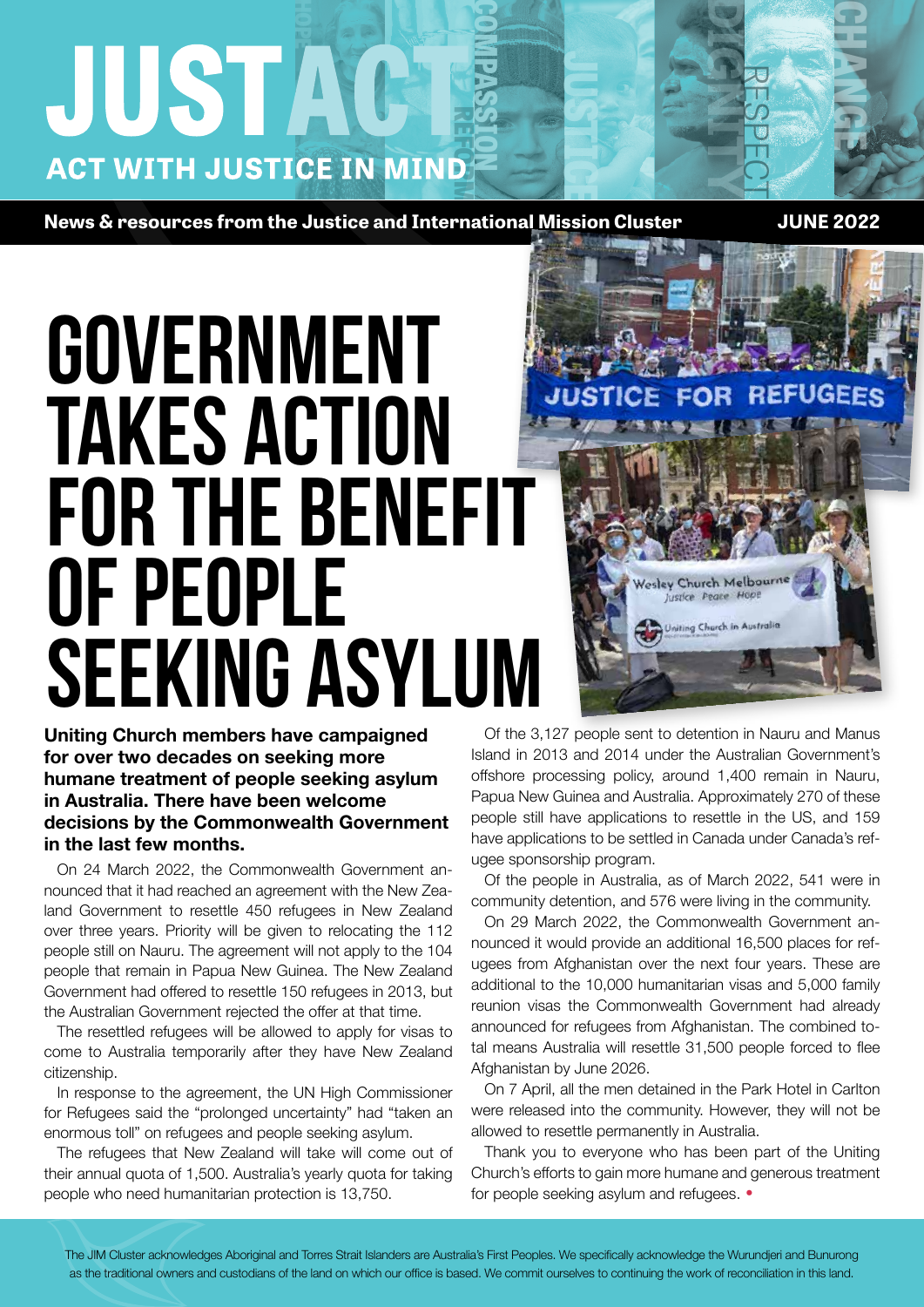

### Uzbekistan ends the use of forced labour on cotton farms

**For several years we invited you to send letters and postcards to clothing companies in Australia to boycott cotton from Uzbekistan while the previous regime there continued to use forced labour in the production of cotton.** 

As a result, most of the companies we targeted for action joined the 331 international brands and retailers that supported the boycott. Thank you to everyone who took action to support the campaign.

In great news, the International Labour Organisation (ILO) reported that in 2021 Uzbekistan had eliminated the use of systematic forced and child labour in the production of cotton. The finding was confirmed by the non-government human rights organisation, the Uzbek Human Rights Forum. At its worst, Uzbekistan forced up to two million children out of schools to harvest cotton. In addition, up to half a million adults were forced from their jobs to harvest cotton under the threat of violence or financial punishment.

In 2021, the ILO interviewed 11,000 people harvesting cotton, and over 99% reported they were working voluntarily. Of those interviewed, 0.47% reported direct or perceived threats by local officials that they would lose social benefits if they did not harvest cotton. Further, 0.12% of those interviewed reported direct or perceived threats from employers related to loss of employment or wages if they did not harvest cotton.

Most workers reported that working conditions had improved in 2021 compared to 2020. In addition, many cotton pickers are now paid above the minimum wage in Uzbekistan.

The non-government organisations that had supported the boycott of Uzbekistan cotton called for an end to the boycott on 10 March 2022.

Uzbekistan is the sixth-largest producer of cotton in the world. **•**

#### From the Justice & International Mission CLUSTER

Mark Zirnsak – Senior Social Justice Advocate Tim Molineux – Social Justice Officer

Uniting Church in Australia Synod of Victoria and Tasmania Centre for Theology and Ministry 29 College Crescent Parkville, Victoria 3052

**Phone - (03) 9340 8807**

#### **jim@victas.uca.org.au http://www.justact.org.au**

All of the resources in this mailing can be found on the JIM website.

If you would like to subscribe (or unsubscribe) to either this hardcopy mailing (bi–monthly) or email update (weekly), contact the JIM Cluster.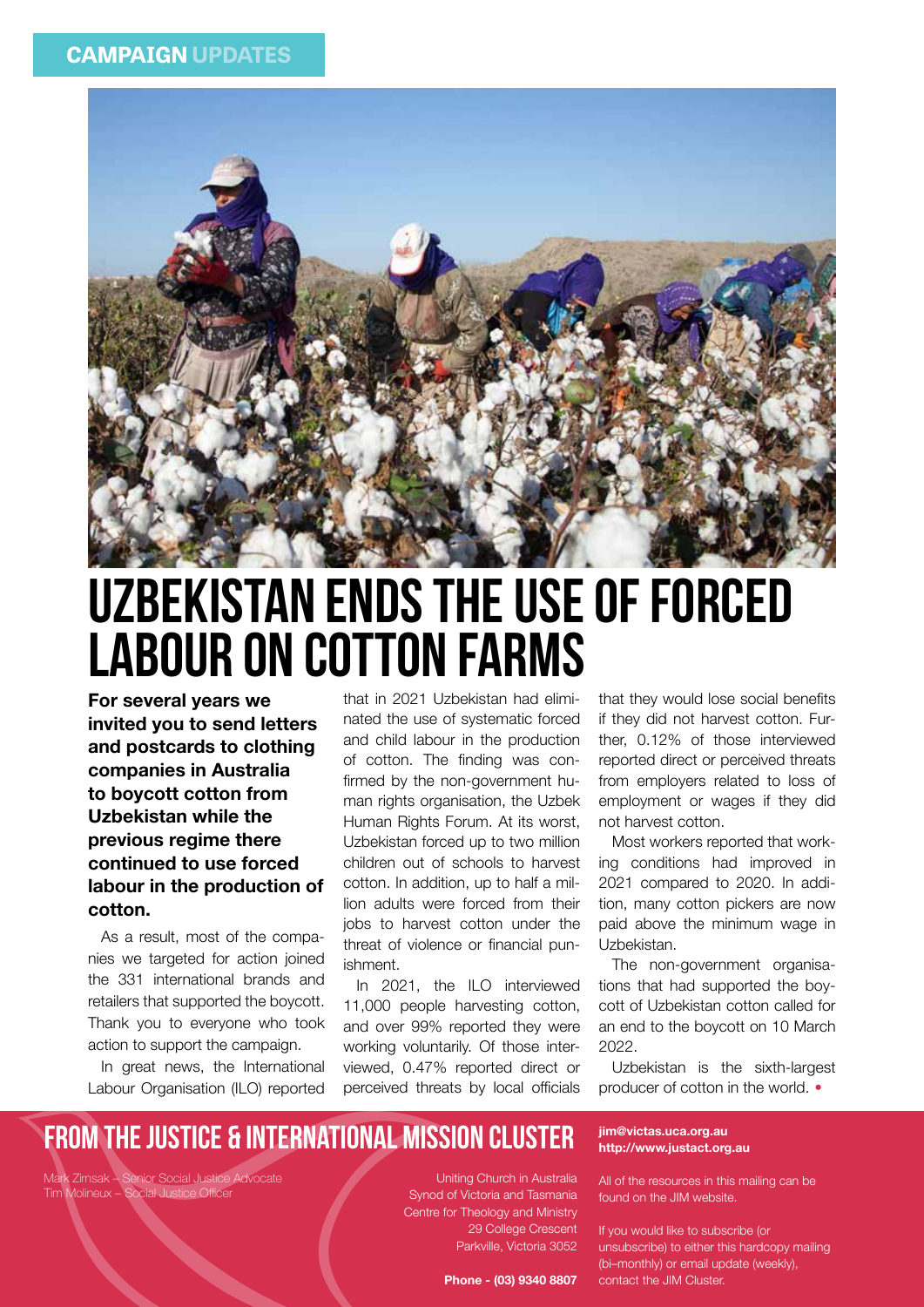## Reforms for Pacific Islanders coming to work in Australia

**In the last few years, we have invited you to take action in support of reforms to provide better protection for people coming from the Pacific Islands and Timor Leste to work in Australia temporarily. Thank you to everyone that has taken action in response to these requests.**

There was good news on 4 April 2022, with reforms to the Pacific Australia Labour Mobility scheme coming into effect. Workers that come to Australia for up to nine months will be required to spend at least three months back in their home country before coming to Australia again. Uniting Church congregation members who have provided support to the workers have reported that more prolonged peri-

ods in Australia have placed great strain on the family relationships of workers. In some cases, the length of stay in Australia has contributed to or caused marriage breakdowns.

In addition, it was announced that employers that fail to demonstrate they can ensure the well-being of workers can be subjected to restrictions on the number of workers they will be allowed to bring to Australia. **•**



### Better pay deal for seasonal farm workers

**We have been inviting you to take action in support of ending the exploitation of people working on Australian horticulture farms.** 

At the end of April, there was good news when new hourly rates for piece work came into force. Previously, it was legal for farmers to pay workers by the amount of fruit or vegetables they picked, with no effective safeguard over the minimum rate. The system was abused by many farmers who set unrealistic piece rates. It was common for people doing the harvesting and paid by piece rate to earn as little as \$2 per hour.

In February 2022, the Fair Work Commission handed down a ruling on piece rates in the horticulture industry in a case brought by the Australian Workers Union and the United Workers Union. The Commission ruled that farmers now had to pay a minimum hourly rate in addition to any piece rate. However, people doing picking still have an incentive to work hard, as they can earn more than the minimum hourly rate if they can harvest quickly.

Farmers had the opportunity to appeal the decision by the Commission but decided not to. As a result, the ruling came into effect on 28 April.

The new minimum hourly rate for harvesting on a farm is \$25.41 per

hour for a casual worker.

In addition, there are new rules about how the piece rate must be set. The aim is that the piece rate is set so that a competent worker can earn 15% more than the minimum hourly rate. Competent workers are defined as those that have at least 76 hours of experience working at the task in question or similar tasks.

Under the new requirements, farmers are also required to keep more detailed records when they use piece rates to reduce their ability to exploit the people working on their farms.

Thank you to everyone that has supported the campaign to end exploitation on Australian horticulture farms. **•**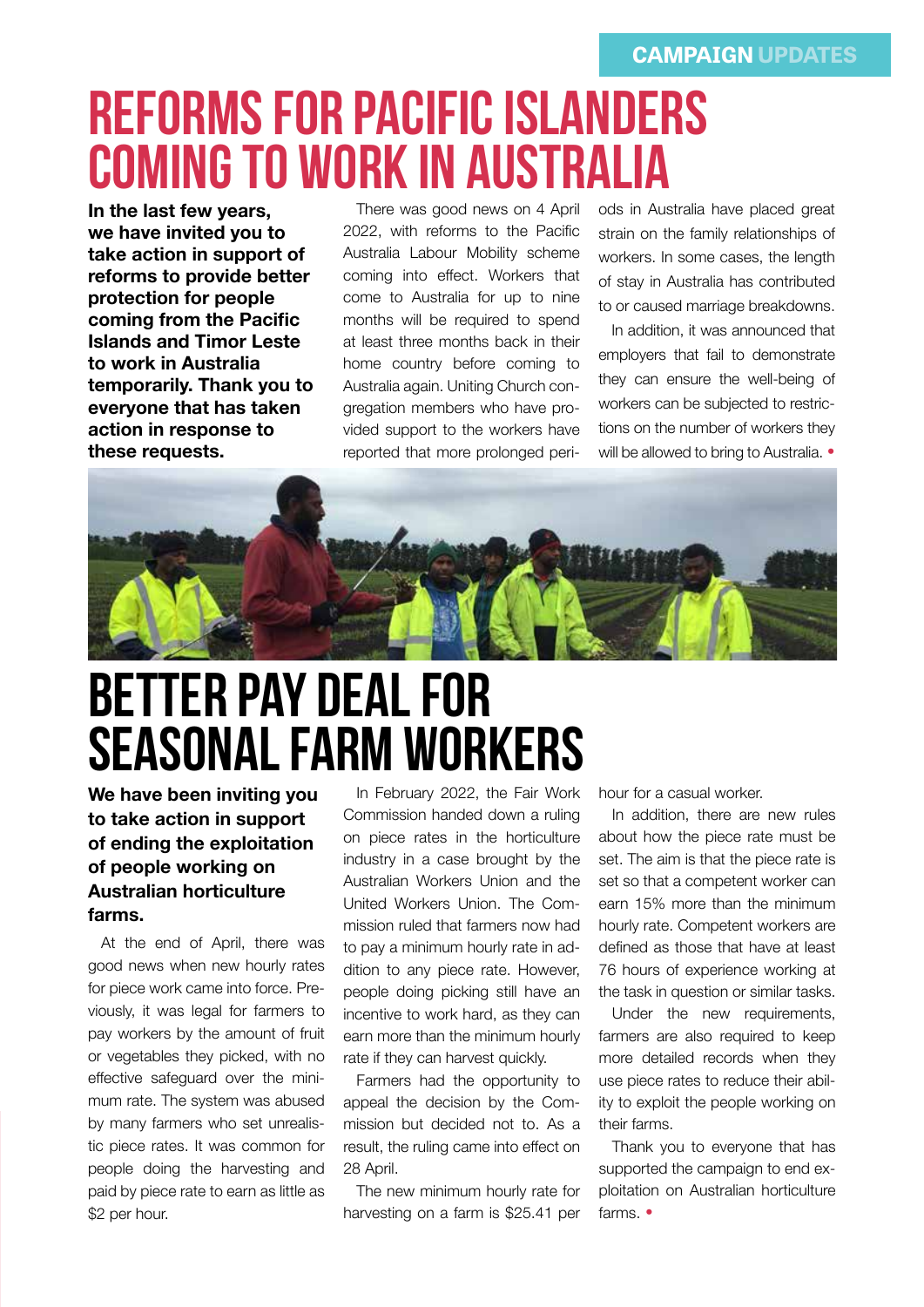### Victorian Gov't releases policy platform to divert children from the criminal justice system

**What diversion did was acknowledge the change and not punish, not undo all the hard work by leaving a 14-year-old with a record for something stupid that was done when they were living on their own with no supports.**

*Parent of a child that was placed on the Children's Court Youth Diversion program*

#### **On 1 April 2022, the Victorian Government released a policy position,**  *'Diversion: keeping young people out of youth justice to lead successful lives'.*

Launching the position, Minister Hutchins said:

*By supporting children and young people to engage in positive activities within their community, we're not only creating a better future for them but a safer Victoria for everyone. Our work to rehabilitate at-risk young people is having a real impact on their lives and their futures.*

There has been a decline in the number of children returning to the criminal justice system after being released from imprisonment in Victoria, to 49.6% in the 2018 – 2019 financial year. The national average rate is 55%.

In 2017, the Victorian Government introduced the Children's Court Youth Diversion program. The program diverts young people with little or no criminal history away from incarceration. In addition, it provides the child with an opportunity to take responsibility for their behaviour. Since 2017, the program has diverted more than 6,000 children from further involvement in

the criminal justice system with a 90% success rate. Diversion is now the most common outcome imposed in Victoria's Children's Courts.

A 2022 evaluation of the Children's Court Youth Diversion program found that:

- Less than a quarter of those diverted by the program reoffended within six months of completing their diversion;
- Over half of children diverted by the program had not reoffended after two years of completing their diversion; and
- Reoffending among children diverted was less frequent and less severe than among young people with similar offending history and characteristics who received a different court outcome than diversion.

The Children's Court Youth Diversion program often puts in place support to help children be more prepared for life. In addition, the program contributes to positive attitudes and behaviour changes in the children. Many of the children that pass through the program maintained these positive changes after completing their diversion order. **•**

#### **Olivia is an African Australian child who lives in Melbourne. She was charged with assault and theft offences. As these were Olivia's first offences, she was placed on a diversion order under the Children's Court Youth Diversion program.**

Through the program, Olivia was encouraged to reflect on her criminal behaviour, the peers she associated with, and the impact of her actions upon the victims and the broader community. She was supported to reengage with a school. She was also connected with the Centre for Multicultural Youth and linked with a cultural mentor. The Centre joined her to a sport she loved. Olivia wrote an apology letter to the victims of her crimes.

Reflecting on her experience with the program, Olivia said, "Yeah, personally, I do think that I've changed". She thought the program helped children to stop, think and make better choices in the future.

Olivia successfully completed the diversion. As a result, the charges against her were dropped. She remained engaged with the Centre for Multicultural Youth and her sports team.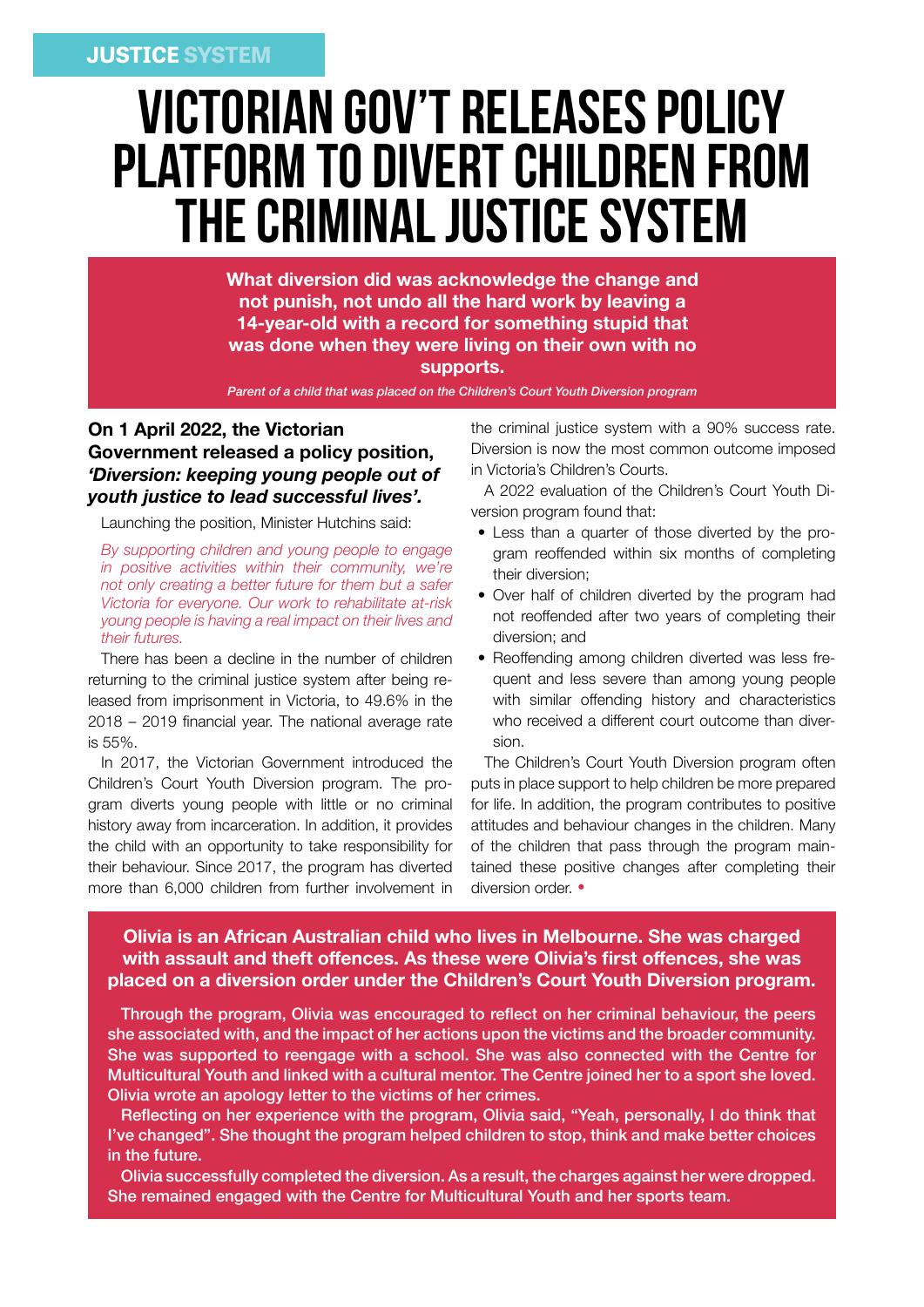## Vic Gov't commits to further preventing youth crime

**In October 2021, we requested Victorian supporters write to the state government to ask for reforms to reduce youth crime by addressing the causes of crime, especially for First People's youth. Thank you to everyone who wrote letters in response to the action.**

In the May 2022 budget, the Victorian Government committed \$600 million in funding to divert young people from imprisonment, reduce reoffending, increase mental health support and provide financial support to survivors of crime.

Of the funding, \$15.5 million will go

to programs to prevent more young people from entering the criminal justice system. In addition, there was increased funding for more Aboriginal Youth Justice Hubs to help prevent First Peoples children from coming into contact with the criminal justice system as part of the implementation of Wirkara Kulpa, the Aboriginal Youth Justice Strategy.

There is funding for the Children's Court and Victorian Legal Aid to ensure children and young people are not placed into detention unnecessarily because there is no available court to hear their bail applications.

"We're investing in critical support for Aboriginal young people and youth mental health services to ensure young people can get the support they need to get their lives back on track", said Minister for Victim Support, Crime Prevention, Corrections and Youth Justice Natalie Hutchins.

There is an allocation of \$76 million to try and drive down crime, including continuing the Maribyrnong Community Residential Facility for men exiting the prison system who would otherwise be homeless.

The Victorian Government is providing \$3.6 million for a 'Women and Mentoring' program to continue to support women who are in or at risk of entering the criminal justice system.

The Victorian Government has budgeted to provide \$100 million in payments to survivors of crime over the next four years. **•**

#### Decline in children in the criminal justice system

**There was good news nationally, with research released by the Australian Institute for Health and Welfare finding that the number of children in the criminal justice system has declined by 12% between 2016 and 2021.** 

Of the children in the criminal justice system, 84% were under some form of community supervision, with the other 16% in detention. Of those detained, 72% were awaiting trial.

Disappointingly, in 2021, 4% of children in the criminal justice system were 13 years old or younger. The JIM Cluster continues to be part of the national campaign for the age of criminal responsibility to be increased to 14 years of age.

Children in remote areas are six times more likely to be in the criminal justice system than children from other parts of Australia.

The number of First Peoples children aged 10 to 17 years old in criminal justice detention declined from 161 to 117 per 10,000 between 2016 and 2021. The number of non-Indigenous children in custody declined from 9.5 to 7.2 per 10,000 over the same period.

Victoria had the lowest rate of children in the criminal justice system in Australia in the 2020-2021 financial year. There were 7.3 children aged 10 to 17 years old per 10,000 under criminal justice supervision of some form. Victoria also had the lowest rate of young people under community supervision at 5.7 per 10,000.

The rate of imprisonment of children and young people in Victoria decreased by 14% between 2016 and 2021.

In Tasmania, the number of children

in contact with the criminal justice system declined by 11% between 2016 and 2021. In 2021, 15 Tasmanian children in every 10,000 were under criminal justice supervision. Of those, one in ten was in criminal justice detention. The imprisonment rate of children fell by 15% between 2016 and 2021 in Tasmania.

However, First People children were 11 times more likely to be in Victoria's criminal justice system than non-Indigenous children. In Tasmania, First People children were five times more likely to be in the criminal justice system than non-Indigenous children.

The JIM Cluster will continue to invite you to take actions seeking reforms to prevent crimes being committed by children and young people, and seeking expansion of diversion programs to rehabilitate those that do break the law. **•**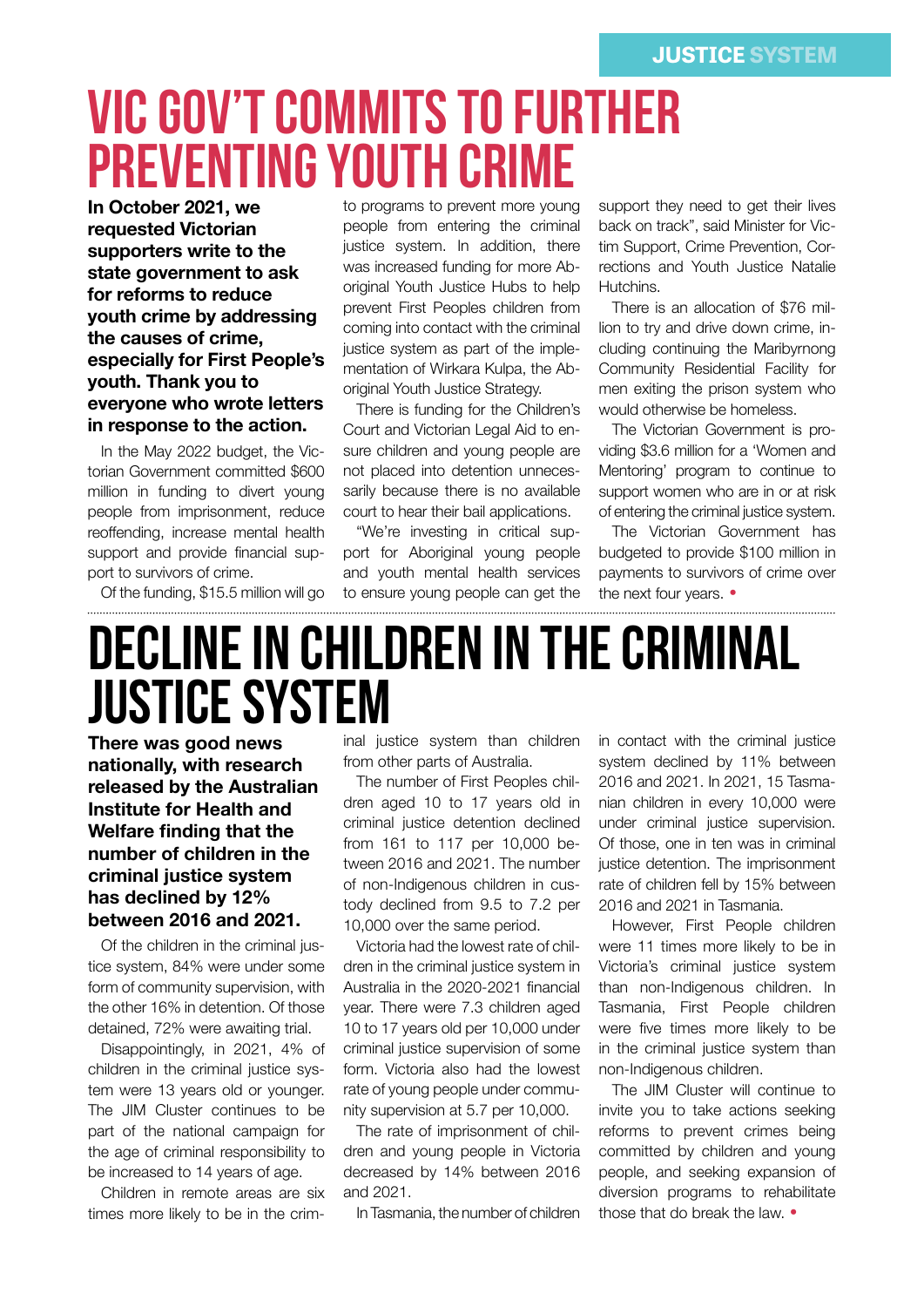### SUPPORTER PROFILE CHRIS MORRIS

#### **It's 2012 in Prime Minister Gillard's electoral office. Her eyes are wide as saucers as she screams and grips the table to steady herself.**

"That's *funny*!" she exclaims as she gazes at a disgusting brown mess, in appearance a filthy bucket sized dunny, but with the powerful

aroma of rich Fairtrade chocolate, revealed as she lifted the cake tin lid.

Twelve months earlier, Micah Australia had organized for me to meet Prime Minister Julia Gillard (PM), my local member, at the annual 'Voices for Justice' gathering in Canberra. The Voices for Justice gatherings empowered hundreds of Christians

from around Australia to love our global neighbours by speaking up for the world's poorest people. We met, we worshipped, we prayed, we learned about biblical imperatives to speak up for the poorest people; we learned about Australia's (pathetic) foreign aid record, about policy and funding commitments and what we could do to try to improve them. And we put our learnings into action by meeting our members and chatting with them about poverty and specific, measurable steps Australia could take to help to address it. In 2011 the focus was on Water, Sanitation and Hygiene (WASH). The PM couldn't meet us in Canberra, but her staff arranged

for me and a young woman from my church to meet in her electorate office. During the year long wait, I used my Micah training to tailor the meeting to the PM's passions: education and gender equality. Her face lit up when we explained how toilets are essential to enable girls to keep going to school after puberty – "Yes! I get that!" Finally, we asked her to ID19 Tutor Learning Initiative.

Many in my local community recognize me because they see me all the time – on my bike. I started cycling 25 years ago initially for social justice reasons, and kept cycling because it's just so much fun, predictable, cheap and convenient. Hoppers Crossing and surrounding areas suffer from transport in-

> justice. They are poorly serviced by public transport. For those who can't, or are too scared to ride a bike, mandatory car ownership perpetuates financial hardship and disadvantage. The infrastructure required for cars exacerbates this, and the cost of running a car makes a substantial dint in scarce finances, and those without one



lift the lid on the poo taboo, literally she did and she screamed!

The entire Micah Campaign resulted in an extra \$250 million to sanitation and hygiene in the aid budget, and I like to think the chocolate poo cake clinched the deal.

My name is Christine Morris, or my alias, 'that bike lady.' I live, work, play – and ride my bike - on Bunurong Country, in Hoppers Crossing. I attend Hoppers Crossing Uniting Church, am on the board of a local community centre and a member of Werribee River Association. I taught English to adult migrants and refugees for 20 years and now tutor at a local primary school with the COV-

are cut off from education, employment and community events. The infrastructure required for cars is environmentally catastrophic – necessitating massive ecosystem destruction and tonnes of concrete and bitumen – further exacerbating pollution and climate change even if we drive electric vehicles. In Australia, another great injustice is that a driver's license is the standard ID and many employers mandate a driver's license whether or not a job requires driving.

Australia's car addiction drives inequality both within Australia and globally. In 2018, transport emis-

*Continued on page 7*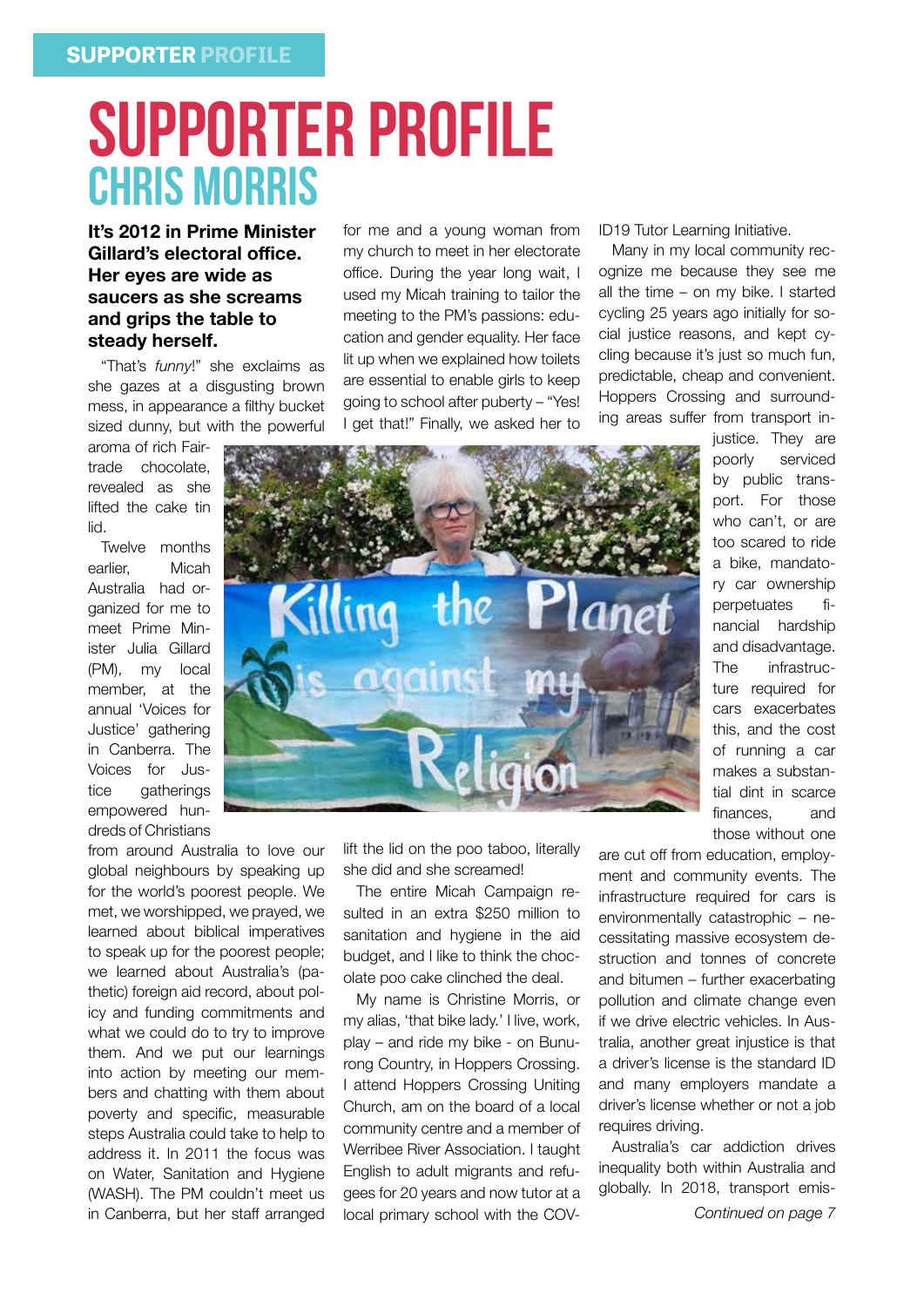#### **SUPPORTER PROFILE**

#### *Continued from page 6*

sions in Australia accounted for 18% of our total emissions, and after a short downturn during lockdowns they are higher than ever. Knowing that air pollution kills between 3,000 and 5,000 Australians a year and approximately 8 million people globally annually – a figure which does not include deaths attributable to the changing climate – how can I, as a Christian, continue to drive? The people hurting the most from pollution and climate change are those in the developing world, the world's poorest people, who have contributed to the problem the least. Every one of those people is a human being made in the image of God, and so precious that Jesus sacrificed his life for them. As a member of Christ's body on earth, how can I not care for global neighbours I will never meet: their lives are the most precarious of all?

The Bible is heaving with God's love for all creation, and especially for the poorest people. Poverty is an anathema to God. As we read the scriptures, again and again the bible exhorts us to care for these people; to nurture creation, to respect the land, give it a Sabbath rest, and only take enough. It commands us to harvest inefficiently so that the poorest people can come and glean. Land was to be returned to original owners every 50 years, making excessive generational disadvantage virtually impossible. First Nations peoples throughout the world have learned to live with the land yet until recently, we ignored their ancient wisdom. If we followed the bible's teaching and the ways of First Nations, there would be no extreme poverty.

Let's consider our transport choices, and most of us do have choice. Making sustainable choices would reduce our impact on creation and the pollution and climate crisis just a little. Perhaps we could love our global and local neighbours more as Jesus would have us do if we become mindful of our every decision, every choice, every action.

I baked a *Fairtrade* chocolate cake for the PM because this guaranteed everyone involved in making the chocolate is paid a fair wage. Many products are made by slave labour. Much of what we consume is environmentally damaging. I attempt to bring my beliefs and lifestyle together by considering human rights and creation before I act. I took the bus, not the plane to Canberra. I try to avoid single use plastics and never drink bottled water. I buy Fairtrade. I holiday locally. I ride my bike. It's fun!

When we live more simply, others can simply live. **•**



### Victorian Government action on Climate Change

**In the May 2022 Victorian budget, the state government announced \$42.2 million to support 64,000 Victorian households to take up solar panel rebates and zero-interest loans to install solar panels. There was also funding for \$2,950 rebates for an additional 1,700 solar batteries for households with solar panels on their roofs.**